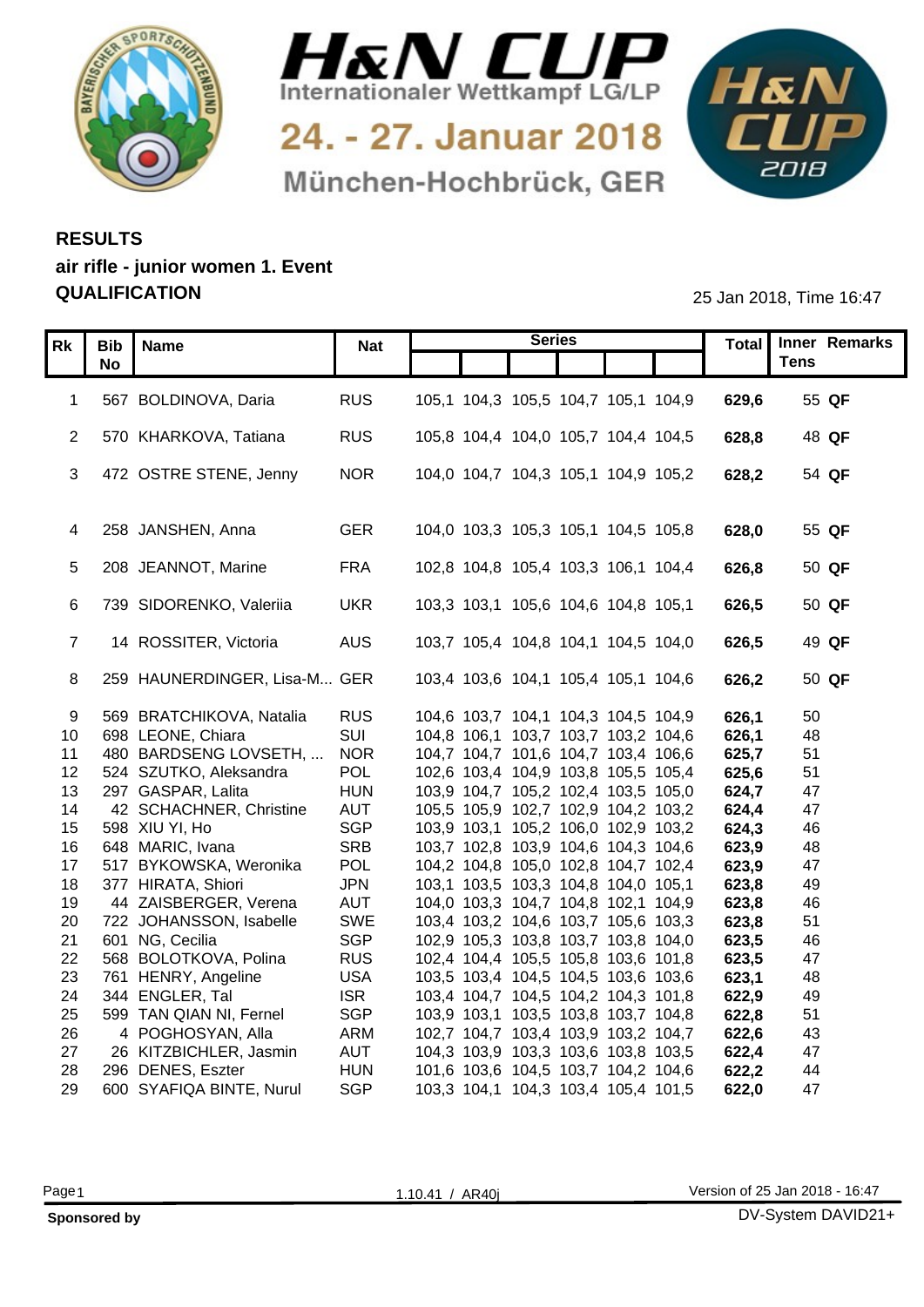



24. - 27. Januar 2018 München-Hochbrück, GER



## **RESULTS air rifle - junior women 1. Event QUALIFICATION** 25 Jan 2018, Time 16:47

| Rk       | Bib Name                  | <b>Nat</b> | <b>Series</b>                       |  |       | Total Inner Remarks |  |
|----------|---------------------------|------------|-------------------------------------|--|-------|---------------------|--|
|          | No                        |            |                                     |  |       | <b>Tens</b>         |  |
|          |                           |            |                                     |  |       |                     |  |
|          | 30 647 MALIC, Marija      | <b>SRB</b> | 104,3 105,9 104,1 103,2 100,6 103,6 |  | 621,7 | 47                  |  |
| 31       | 156 BRABCOVA, Karolina    | <b>CZE</b> | 101,9 104,2 103,8 105,4 103,6 102,8 |  | 621,7 | 45                  |  |
| 32       | 523 ZAPARUCHA, Aleksandra | POL        | 104,2 104,3 104,5 102,9 103,4 102,4 |  | 621,7 | -47                 |  |
| 33       | 696 OBERHOLZER, Julia     | SUI        | 103,6 103,0 104,1 102,4 104,3 103,3 |  | 620,7 | 47                  |  |
| 34       | 366 BENETTI, Sofia        | <b>ITA</b> | 103,4 104,5 102,6 102,6 105,2 102,3 |  | 620,6 | 49                  |  |
| 35       | 367 HOLZER, Susanne       | <b>ITA</b> | 99,4 104,9 104,1 104,1 104,3 103,2  |  | 620,0 | 45                  |  |
|          | 36 768 HURAI, Viktoria    | <b>HUN</b> | 103,0 102,7 102,9 103,6 104,7 103,1 |  | 620,0 | 43                  |  |
| 37       | 189 NIELSEN, Anna         | <b>DEN</b> | 104,0 103,8 105,1 101,7 103,0 102,2 |  | 619,8 | 45                  |  |
| 38       | 257 WEINDORF, Larissa     | <b>GER</b> | 105,1 102,1 103,8 100,7 104,5 103,5 |  | 619,7 | 48                  |  |
| 39       | 207 GOMEZ, Emilie         | <b>FRA</b> | 103,6 103,2 100,5 105,1 103,0 103,8 |  | 619,2 | 44                  |  |
| 40       | 646 ZAVISIC, Marija       | <b>SRE</b> | 101,0 104,5 103,6 102,5 103,7 103,7 |  | 619,0 | 44                  |  |
|          | 41 202 PALO, Marianne     | <b>FIN</b> | 101,1 103,5 104,1 103,6 102,8 103,8 |  | 618,9 | 46                  |  |
| 42       | 634 HRASOVE, Urska        | <b>SLO</b> | 103,1 103,3 100,6 103,4 104,1 104,3 |  | 618,8 |                     |  |
| 43       | 705 BENIKOVA, Diana       | <b>SVK</b> | 103,2 102,7 103,0 103,7 104,4 101,7 |  | 618,7 | 43                  |  |
| 44       | 59 BACK, Antonia          | <b>BAY</b> | 101,9 103,6 104,5 101,2 102,9 104,5 |  | 618,6 | 45                  |  |
| 45       | 62 VOGEL, Nina            | <b>BAY</b> | 103,4 101,6 103,7 102,5 102,0 105,3 |  | 618,5 | 4 <sup>°</sup>      |  |
| 46       | 633 LUKIC, Suzana         | <b>SLO</b> | 102,0 100,9 104,2 103,8 102,6 104,5 |  | 618,0 | 4 <sub>0</sub>      |  |
| 47       | 627 SPINDLER, Nusa        | <b>SLO</b> | 102,2 102,6 103,4 103,0 103,4 103,4 |  | 618,0 | 46                  |  |
| 48       | 218 ERDMANN, Emmanuelle   | <b>FRA</b> | 102,3 100,7 104,5 103,7 104,3 102,5 |  | 618,0 | 40                  |  |
| 49       | 106 YASKEVICH, Alena      | <b>BLR</b> | 100,8 103,7 102,5 104,4 104,0 102,4 |  | 617,8 | 42                  |  |
| 50       | 525 PIOTROWSKA, Julia     | <b>POL</b> | 102,6 103,1 101,7 104,1 101,5 104,4 |  | 617,4 |                     |  |
| 51       | 86 KAPS, Jessie           | <b>BEL</b> | 104,3 103,6 99,6 103,1 103,2 103,1  |  | 616,9 | 39                  |  |
| 52       | 740 RYMSKA, Darya         | <b>UKR</b> | 103,1 101,3 103,8 105,4 101,4 101,6 |  | 616,6 |                     |  |
| 53       | 135 HRSAK, Petra          | <b>CRC</b> | 103,0 101,6 103,8 103,2 101,1 103,7 |  | 616,4 |                     |  |
|          | 54 201 VILJANEN, Henna    | <b>FIN</b> | 102,5 101,1 104,0 103,2 104,1 101,4 |  | 616,3 | 38                  |  |
| 55       | 133 URBAS, Amadea         | CRC        | 103,0 103,3 102,6 101,2 102,1 103,8 |  | 616,0 | 36                  |  |
| 56       | 180 KARASOVA, Sara        | <b>CZE</b> | 104,6 101,4 101,3 103,1 102,6 102,8 |  | 615,8 |                     |  |
| 57       | 417 EVARDSONE, Dzeneta    | LAT        | 101,7 102,0 102,1 102,0 103,7 103,9 |  | 615,4 | 37                  |  |
| 58       | 488 ENGEVIK, Tonye        | <b>NOR</b> | 103,3 104,2 101,3 101,7 100,8 103,9 |  | 615,2 | 39                  |  |
| 59       | 85 VERRET, Jolien         | <b>BEL</b> | 102,6 102,4 102,6 102,9 101,3 103,1 |  | 614,9 | 38                  |  |
| 60       | 369 SCIPPA, Francesca     | <b>ITA</b> | 105,0 102,6 103,5 101,4 102,3 100,0 |  | 614,8 | 36                  |  |
| 61       | 692 SUREMANN, Lisa        | SUI        | 103,7 102,5 103,0 103,8 101,5 100,1 |  | 614,6 | 36                  |  |
|          | 60 DEMMLMAIR, Cornelia    | <b>BAY</b> | 102,8 101,4 99,7 103,3 103,9 103,3  |  | 614,4 | 38                  |  |
| 62<br>63 | 179 KOKOSKOVA, Daniela    | CZE        | 101,4 101,5 103,9 101,8 101,2 104,4 |  | 614,2 | 38                  |  |
|          | 452 HERNANDEZ, Sofia      | <b>MEX</b> | 101,6 104,3 101,3 101,5 103,3 102,2 |  |       | 37                  |  |
| 64       | 13 ADAMS, Emma            | <b>AUS</b> |                                     |  | 614,2 | 39                  |  |
| 65       |                           |            | 99,9 102,7 102,6 101,9 103,7 103,3  |  | 614,  |                     |  |
| 66       | 700 HITZ, Sarina          | SUI        | 99,5 102,1 104,3 102,6 102,7 102,7  |  | 613,9 | 39                  |  |
| 67       | 43 WAIBEL, Sheileen       | AUT        | 102,1 100,6 103,6 100,9 103,1 103,4 |  | 613,7 | 37                  |  |